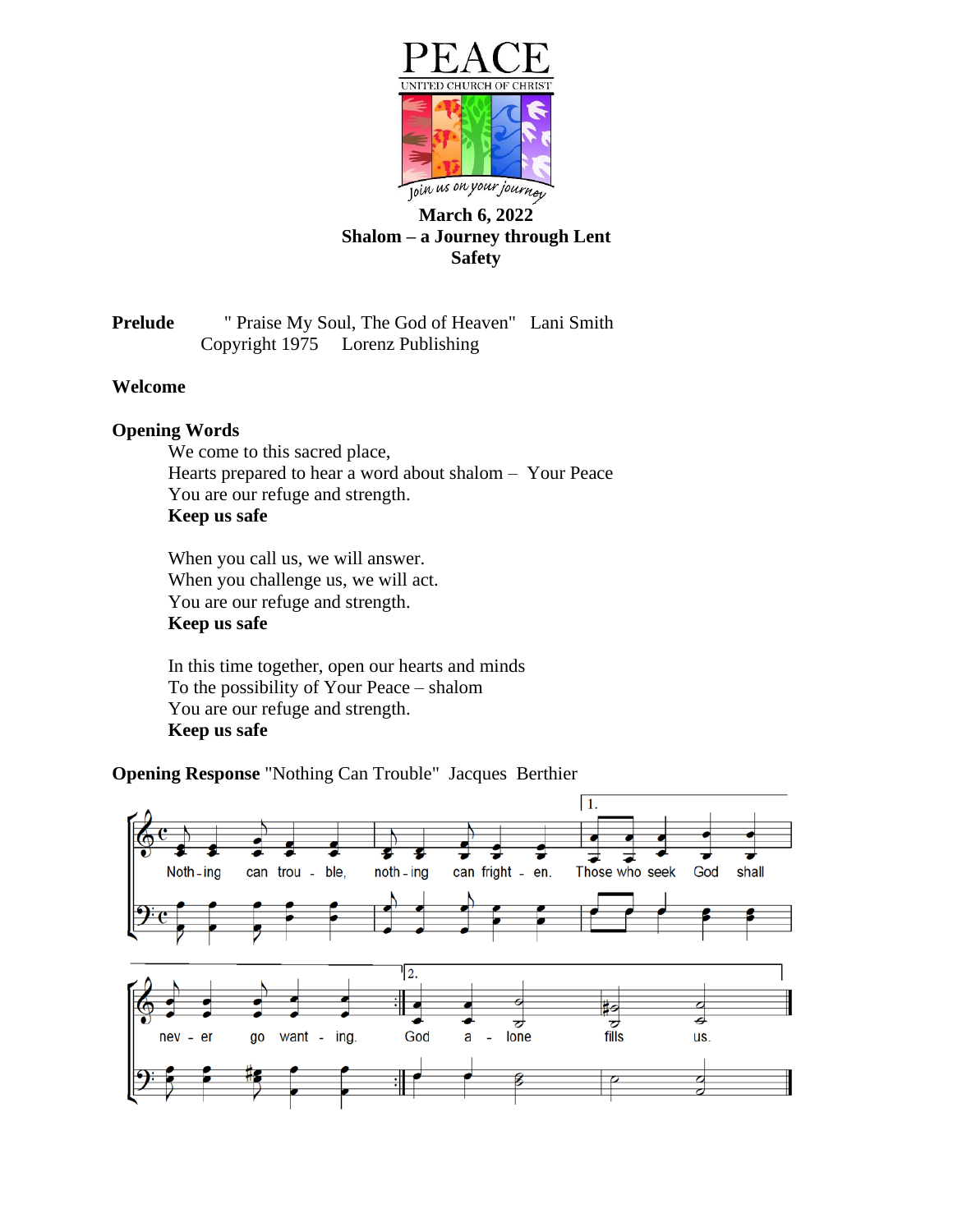### **Prayer of Invocation** Dom Helder Camara

Come Holy One! Do not smile and say you are already with us. Millions do not know you and to us who do, what is the difference? What is the point of your presence if our lives do not alter? Change our lives, Shatter our complacency. Make your word our life's purpose. Take away the quietness of a clear conscience. Press us uncomfortably. For only thus that other peace is made, your peace. Amen

## **Children's Time**

#### **The Witness of Music** Chancel Choir

### **Readings:**

#### **Psalm 91:1-2, 9-16** *Interpreted by Nan Merrill*

Those who dwell in the shelter of Infinite Light, who abide in the wings of Infinite Love, Will raise their voices in praise: "My refuge and my strength; In You along will I trust." For You deliver me from the webs of fear, From all that separates and divides.

For You have sent your angels to watch over me, To guide me in all my ways. On their hands, they will bear me up, Lest I dash my foot against a stone. Through I walk among those who roar like the lion, Or are as stealthy as the adder, In your strength will I be saved.

"Because you cleave to Me, in love, I will deliver you; I will protect you, who call upon my Name. When you call to Me, I will answer you; I will be with you in times of trouble, I will rescue you and reverence your life. All through the years, will I dwell in your heart, As Loving Companion Presence forever."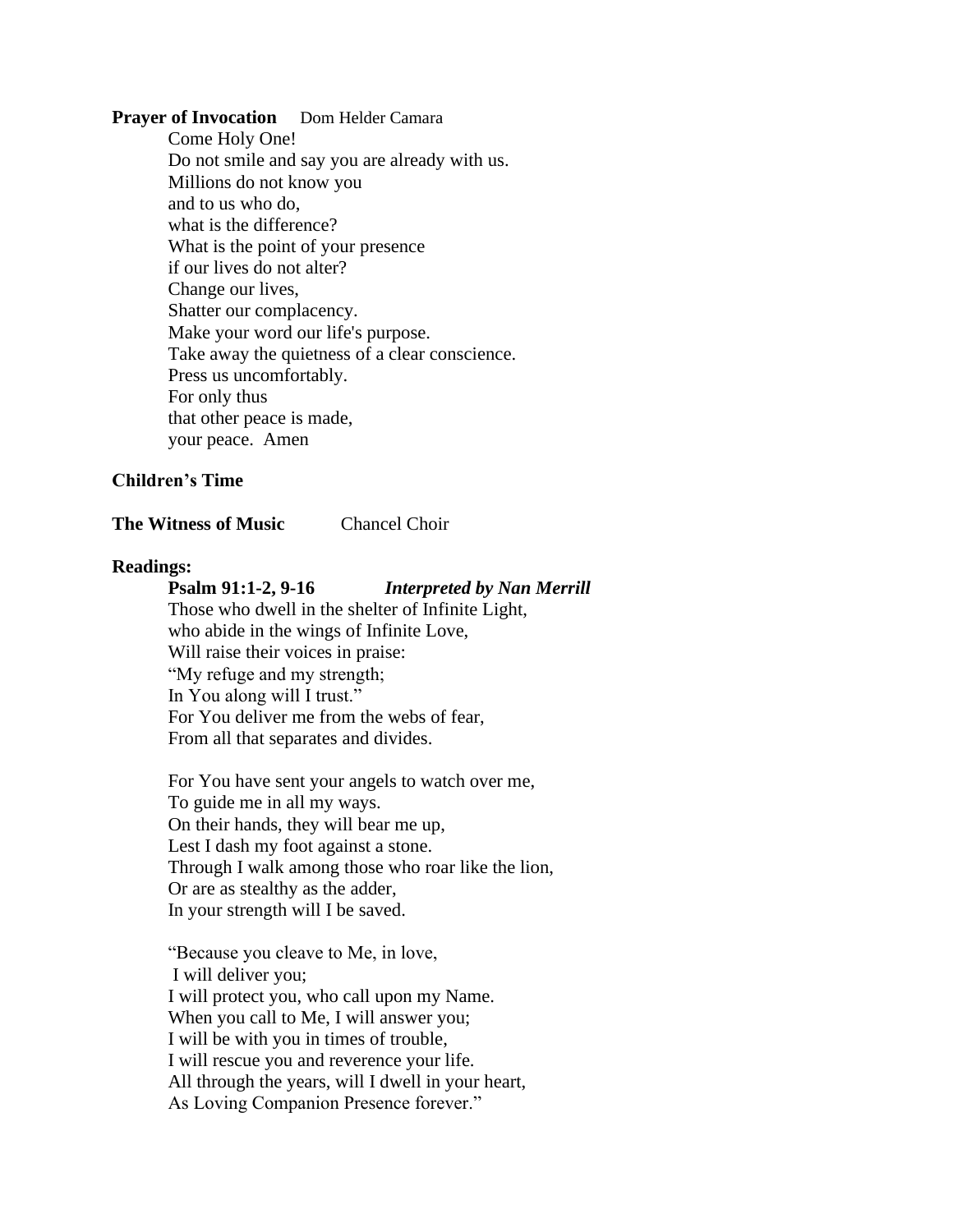## **Luke 4:1-13**

Jesus, full of the Holy Spirit, returned from the Jordan and was led by the Spirit in the wilderness, where for forty days he was tempted by the devil. He ate nothing at all during those days, and when they were over, he was famished. The devil said to him, 'If you are the Son of God, command this stone to become a loaf of bread.' Jesus answered him, 'It is written, "One does not live by bread alone." '

Then the devil led him up and showed him in an instant all the kingdoms of the world. And the devil said to him, 'To you I will give their glory and all this authority; for it has been given over to me, and I give it to anyone I please. If you, then, will worship me, it will all be yours.' Jesus answered him, 'It is written,

"Worship the Lord your God,

and serve only him."'

Then the devil took him to Jerusalem, and placed him on the pinnacle of the temple, saying to him, 'If you are the Son of God, throw yourself down from here, for it is written,

"He will command his angels concerning you,

to protect you",

and

"On their hands they will bear you up,

so that you will not dash your foot against a stone." '

Jesus answered him, 'It is said, "Do not put the Holy One your God to the test." ' When the devil had finished every test, he departed from him until an opportune time.

### **For the wisdom contained in these holy words, we give thanks. Amen**

#### **Sermon Rev. Wendy Bruner**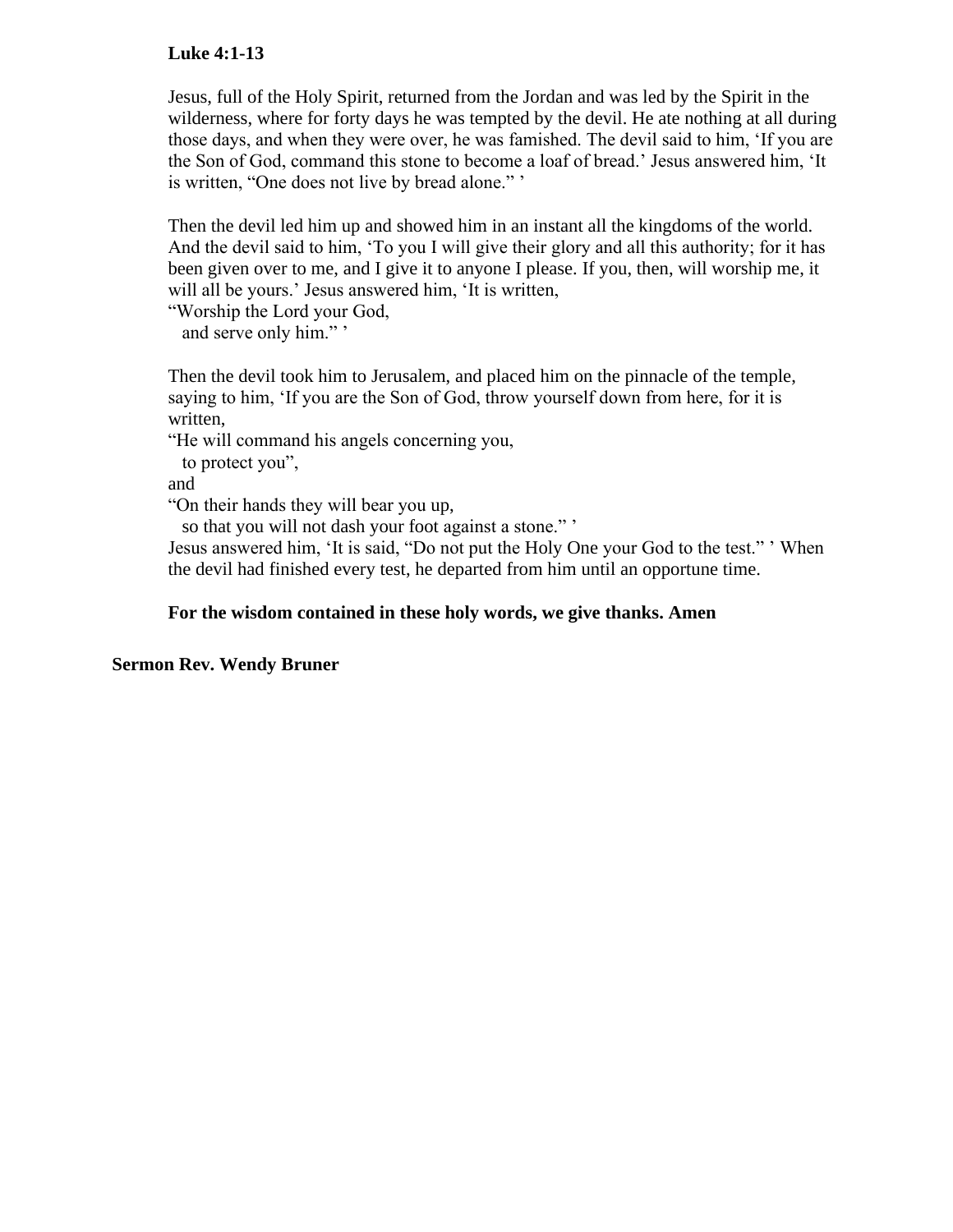**Hymn** "On Eagle's Wings"

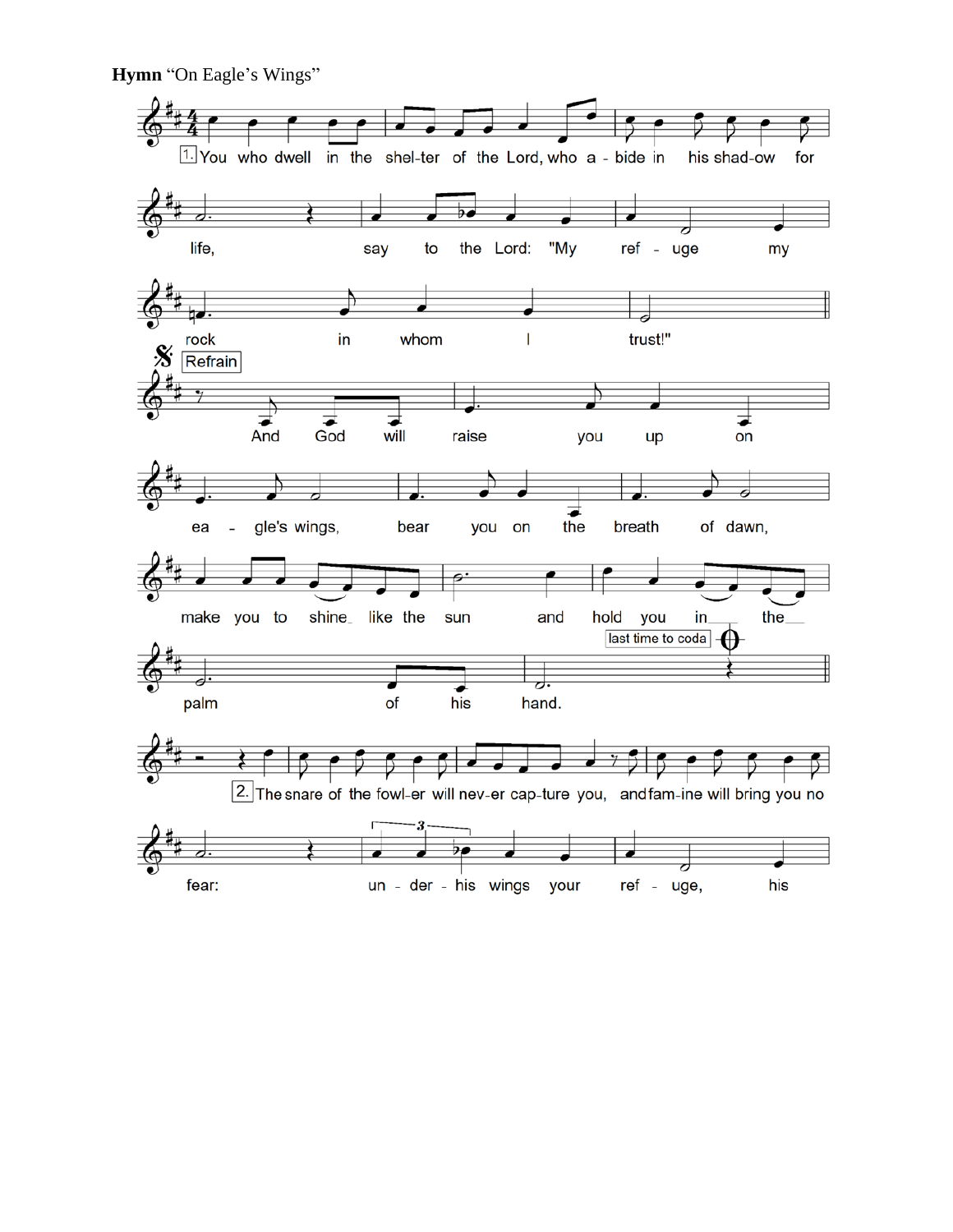